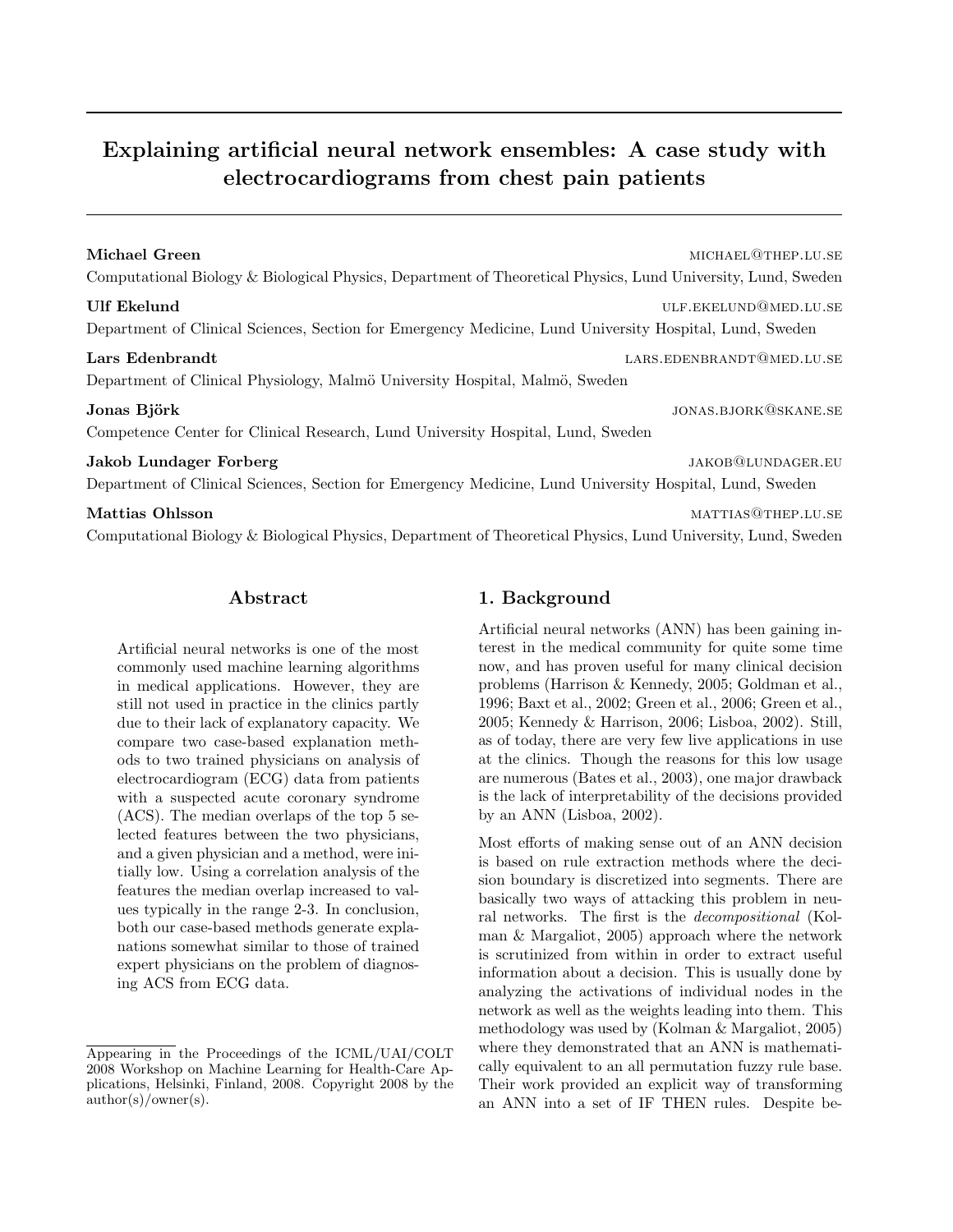ing intuitively attractive this approach lead to a large number of rules that had to be reduced.

The second one known as the *pedagogical* (Saad & Wunsch, 2007; Etchells & Lisboa, 2006) approach treats the network as a black box. Here the analysis is based on examining the relationship between what is fed into the network with what is returned as output. In a recent paper by (Etchells & Lisboa, 2006) the pedagogical approach was used when developing the orthogonal search based rule extraction (OSRE) method that successfully extracted the exact rules for the Monks (Thrun et al., 1991) data. They also point out that, in the presence of large node output weights, the decompositional approach may fail to accurately describe the logic of the network.

Another way to analyze a neural network is by sensitivity analysis where the main focus has been on extracting global properties. Usually this has been accomplished by analyzing the weights in the network on a pattern by pattern basis. Interestingly enough this has been considered a drawback by several authors (Montaño & Palmer, 2003; Tchaban et al., 1998; Wang et al., 2004).

From a medical application point of view it is often necessary to provide an explanation underlying a given decision. If the decision support is to function in a stressful clinical setting (e.g. an emergency department) then it is required to provide a fast explanation for each case, easily interpretable by the operator. This case-based feed-back requirement is lacking in most methods for analyzing the operation of a neural network ensemble. We believe this has severely limited the full potential of using neural networks in a clinical decision support system. The idea of using the specific case at hand as the basis for the feed-back algorithm is not new. In (Haraldsson et al., 2004) a specific method was developed for electrocardiogram curves, where the case-based feed-back was presented as modified curves representing changes towards being more healthy or non-healthy. In (Wall et al., 2003) rules were extracted and later ranked depending on the prediction of the case. The idea was that more complex rules should be presented when the decision support system classified a patient as healthy. Conversely if a patient were classified as non-healthy, less complex rules were given as feed-back. Another approach to case-based explanation can be found in (Caruana, 2000) where the reasoning behind the neural network was presented as showing a set of similar cases.

When providing feedback to a physician in a clinical situation we need to make sure that only the core of the driving forces behind a classification is presented.

This means that a rule based approach, where possibly more than 10 rules are presented per case, will be difficult to use in practice. Also many of the rules will be non-specific for a given case since the rules are extracted globally from the data set with the aim of approximating the decision boundary of the ANN. To us this suggests that any case-based feedback should be derived from a single case and not the entire data set. Case-based feed back is indeed dependent on the question one is asking. In a clinical setting we often find the important feed-back to simply be the set of variables, most important for the decision. The two approaches described in this study will both result in a ranked list of important variables and the explanation will simply consist of the topmost important ones, for each case.

In this work a case study was performed where we explored the explanatory power of an ANN ensemble in the context of predicting acute coronary syndromes, in chest pain patients, from electrocardiogram (ECG) data alone. Even though we only investigated this particular medical application, we still believe that the results are transferable to many other medical problems as well.

# 2. Methods

## 2.1. Study population

A number of methods have been developed to support the physicians in their decision making regarding patients presenting to the emergency department with chest pain (Green et al., 2005; Kennedy & Harrison, 2006). One approach to detect ACS as early as possible at the emergency department is based on using only the 12-lead ECG, as this is usually the first type of examination that is performed. This approach was carried out in (Green et al., 2006; Björk et al., 2006) and the current ECG data set originates from these studies.

The data set was collected in 1997 and comes from 861 patients attending the Lund University emergency department with a principal complaint of chest pain. Patients who present at the emergency department with chest pain or other symptoms suspicious of myocardial infarction or unstable angina pectoris (i.e. acute coronary syndromes, ACS) are common and represent a heterogeneous group. Some have a myocardial infarction with a high risk of life-threatening complications whereas others have completely benign disorders which may safely be evaluated on an out-patient basis.

The diagnosis was either ACS or non-ACS. The 12 lead ECGs were recorded by the use of computerized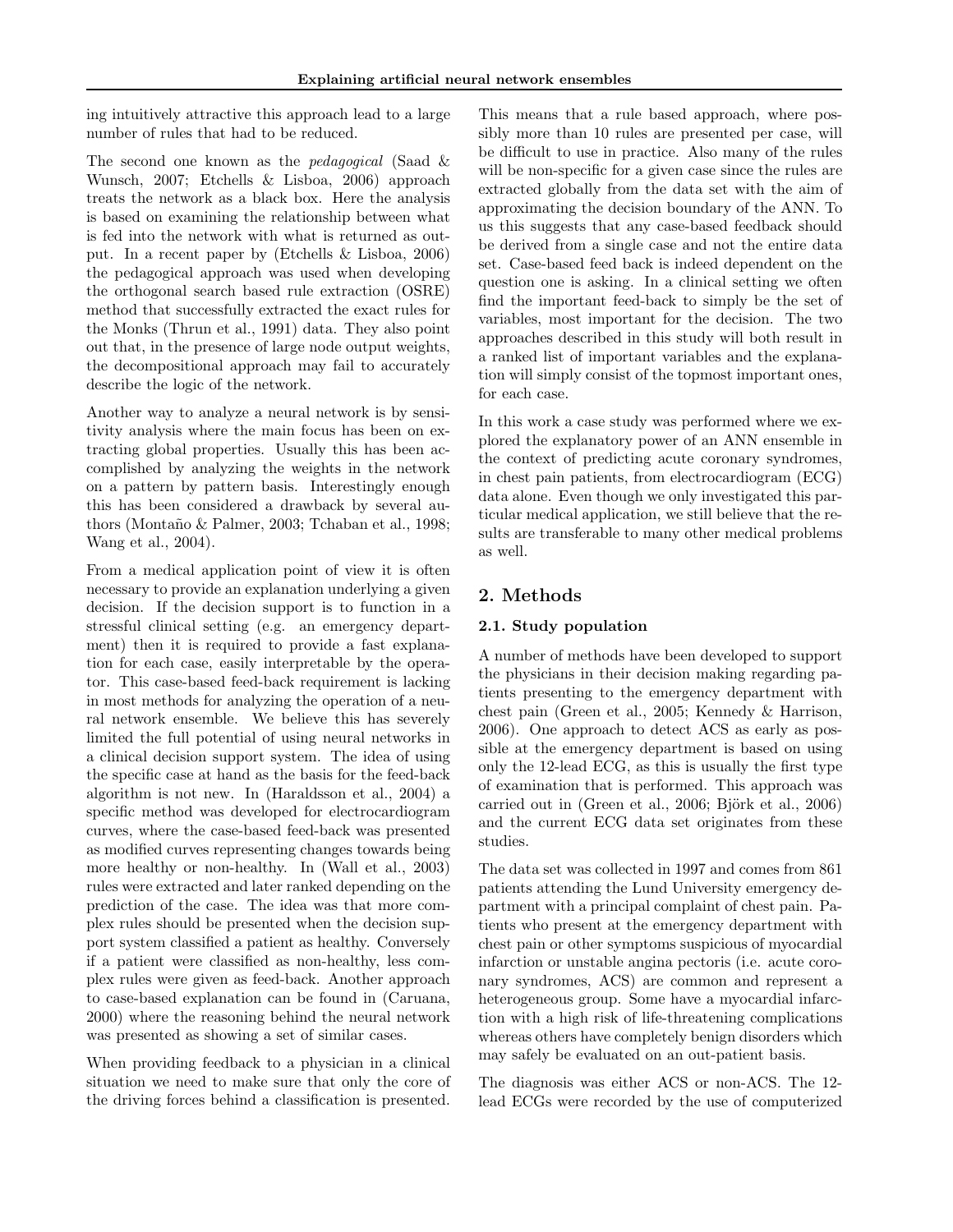electrocardiographs (Siemens-Elema AB, Solna, Sweden), resulting in 14 measurements from 12 ECG leads leading to a total of 168 variables. This list was reduced by experienced physicians in order to get rid of redundant features and facilitate a more straightforward comparison between the physicians and the algorithms. The final ECG variables selected was QRS peak to peak amplitude, Q duration, Q amplitude, ST amplitude, ST 2/8 amplitude, ST 3/8 amplitude, ST slope,  $T_+$  amplitude and  $T_-\$ amplitude in all 12 leads. An illustration of an ECG can be seen in Figure 1. In addition to these measurements we also added QRS axis and the maximum QRS duration in any lead. In total 110 variables were selected.



Figure 1. A illustration of an ECG showing different parts of the curve. All amplitudes are measured from the baseline, except for QRS peak to peak which measures the total height of the QRS complex.

#### 2.2. Artificial neural network ensembles

The generalization performance of the ANN ensemble was evaluated in a 10 fold cross validation (Baumann, 2003; Kohavi, 1995) loop where the entire data set was split into 10 disjoint parts. Each of these parts served as a test set for an ANN ensemble constructed from the remaining 9 parts. The generalization ability of the ensemble was then evaluated as the median ROC area over these 10 data sets. The ROC area can be interpreted as the probability of a randomly chosen sick patient having a larger predicted risk than a patient chosen at random from the control group (Hanley & McNeil, 1982).

The ensemble (Krogh & Vedelsby, 1995; Dietterich, 2000) of networks was built by resampling the data

using a bagging (Breiman, 1996) procedure, that allowed us to create more diverse ensemble members. We chose an ensemble size of 25 since it has been shown to be enough in numerical studies (Opitz & Maclin, 1999). Since we were training our ensemble for classification purposes we used a cross-entropy error function (Simard et al., 2003) with an added weight elimination term that can improve its ability to generalize. The complete error function is shown below

$$
E = \sum_{n=1}^{N} \left( \ln y_n^{t_n} + \ln(1 - y_n)^{1 - t_n} \right) + \alpha \sum_{i} \frac{\omega_i^2}{\omega_0^2 + \omega_i^2}
$$

where the  $t_n$ ,  $y_n$ ,  $\omega_i$ 's, and  $\alpha$  is the target, network output, parameters and weight elimination constant respectively. The parameter  $\alpha$  effectively controls how much regularization we want to use and it was tuned with respect to the ensemble and not to the individual networks. All the individual networks had a hidden layer with 15 nodes, which in our opinion is rather liberal, since the regularization framework should prevent the ensemble from overfitting the data.

All the models were carefully trained in an internal cross validation loop to make sure that no information leak occurred. In other words, every optimization step was carried out on training data alone.

#### 2.3. Explanatory models

We decided, together with experienced ECG readers, that a good explanation model for the ECG prediciton is simply to highlight the variables most significant to a given decision. Though this may seem controversial when compared to the traditional way of extracting risk factors from a data set, we consider this approach to be valid. In effect what we are doing is extracting risk factors for a given patient rather than a given data set and where the risk factors are standard measurements easy to interpret. The two methods described in this section work as follows:

- 1. generate a decision for a given patient;
- 2. rank all input variables according to some measure;
- 3. select the top five most important variables based on their rank and present them to the physician.

Thus, for each patient we get an individual list of the five variables most important to the decision as given by the network ensemble.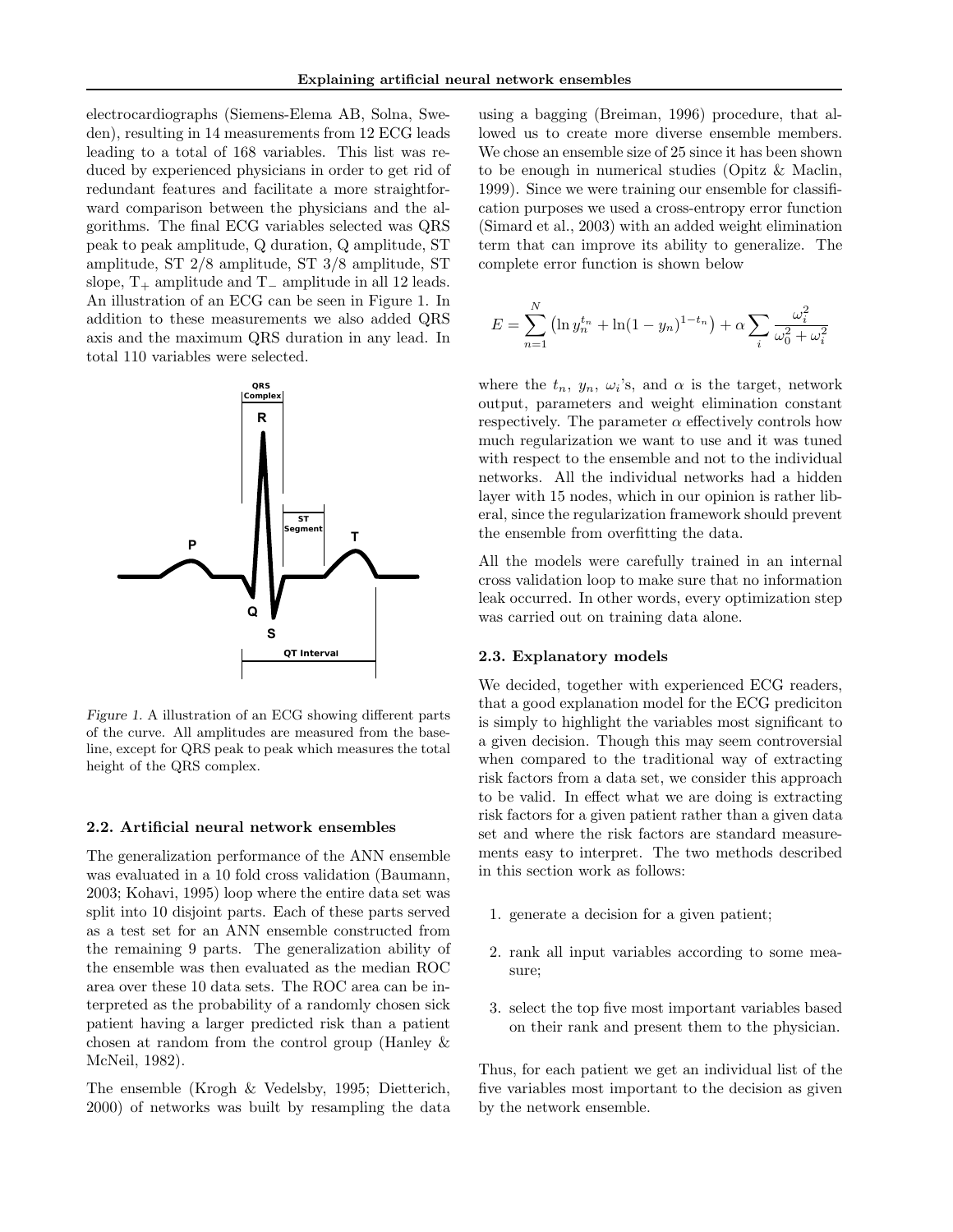#### 2.3.1. Input sensitivity analysis

This approach is basically a modified partial derivative of the ensemble output with respect to a given input variable. It measures how sensitive the output of the ensemble is to a small perturbation of that particular input variable. This method was mainly developed for use with patients that the network ensemble predicted as uncertain, i.e. patients with predicted risks near the prevalence of the disease in the data. However, the method also works well on patients receiving more certain predictions.

We modify the partial derivative in order to avoid saturation effects that could potentially prevent us from finding important features. An example of this would be when the output of the ensemble is close to either 1 or 0. The problem arises from the sigmoid activation function  $\sigma$  in the output node, since  $\frac{\partial \sigma(x)}{\partial x} = \sigma(x)(1 - \sigma(x))$ . Thus confident predictions, whose output is near 1 or 0, will never be considered as having a large impact on the ensemble output. We avoid this by defining an input sensitivity function

$$
S_l(\mathbf{x}) = \left| \frac{1}{I} \sum_{i=1}^{I} \sum_{j=1}^{J} \omega_{ij} \cdot g'_{ij} \cdot \tilde{\omega}_{ijl} \right|
$$

which is just the magnitude of the partial derivative of the ensemble output with respect to a variable  $x_l$ , where the derivative of the output nodes, from the individual networks, has been removed. The first sum runs over all ensemble members and the second over the hidden nodes in each network. Also  $\omega_{ij}$  is the weight connecting ensemble members i's output node to its hidden node j, and  $g'_{ij}$  is just the partial derivative of the activation function  $g$  in that hidden node. Similarly  $\tilde{\omega}_{ijl}$  is the weight connecting hidden node j to input  $l$  in network  $i$ .

 $S_l(\mathbf{x})$  is used to rank the importance of each variable. The entire procedure is given in Algorithm 1.

| <b>Algorithm 1</b> Input sensitivity                              |
|-------------------------------------------------------------------|
| <b>input</b> data <b>x</b> , ensemble <i>net</i> , input size $L$ |
| for $l = 1$ to L do                                               |
| Calculate $S_l = S_l(\mathbf{x}, \text{net})$                     |
| end for                                                           |
| Calculate $R_l = Rank(S_l) \ \forall \ l \in [1L]$                |
| output $R = \{l : R_l \leq 5\}$                                   |

#### 2.3.2. Euclidean distance

The neural network ensemble produces a decision boundary that separates the sick from the healthy in

the input space built from the 110 ECG variables. Knowing where this boundary is located is useful since we can then measure the distance, in all 110 variables, to it from a given patient. In order to utilize this distance we need to know where the boundary is located in input space. We find the closest<sup>1</sup> point p on the decision boundary, corresponding to a network output equal to the prevalence of ACS in our material, by network inversion (Saad & Wunsch, 2007). The inversion proceeds by gradient descent with an added adaptive learning rate. The whole procedure is presented in Algorithm 2.

The idea behind this approach is that the further away the value of a variable is from the decision boundary the more impact it had on the decision. The reason for this assumption lies within the fact that for a variable far away from the decision boundary one would have to make substantial changes to it for it to affect the decision. Thus, the confidence for the decision in this variable is high.

Algorithm 2 Euclidean distance **input** data  $x$ , ensemble *net*, input size  $L$ , target  $y$ Calculate  $Err_0 = E(\mathbf{x}) = (y - net(\mathbf{x}, \omega))^2$ Set  $\mathbf{p} = \mathbf{x}$  and  $\eta_0 = 0.2$ repeat  $\mathbf{p} = \mathbf{p} - \eta_t \frac{\partial E(\mathbf{p})}{\partial \mathbf{x}}$ ∂x Calculate  $Err_{t+1} = E(\mathbf{p})$ if  $Err_{t+1} < Err_t$  then  $\eta_{t+1} = 1.1 \eta_t$ else  $\eta_{t+1} = 0.9\eta_t$ end if until  $Err_t < 10^{-7}$ Calculate  $\mathbf{d} = \mathbf{x} - \mathbf{p}$ Calculate  $R_l = Rank(|d_l|) \ \forall \ l \in [1..L]$ output  $R = \{l : R_l \leq 5\}$ 

## 2.4. Comparison with physicians

To evaluate the ranked list of features provided by the above methods we asked two physicians to select the most important features for each ECG in a group of patients. Only patients diagnosed with ACS was evaluated during this comparison between the physicians and our methods, since physicians in general have difficulties identifying specific factors indicating health. In summary we handed out 344 ECGs from patients with ACS and asked them to select the top five most important features from the 110 available ones. No

<sup>&</sup>lt;sup>1</sup>This is only approximately true since a line minimization would be required in order to find it.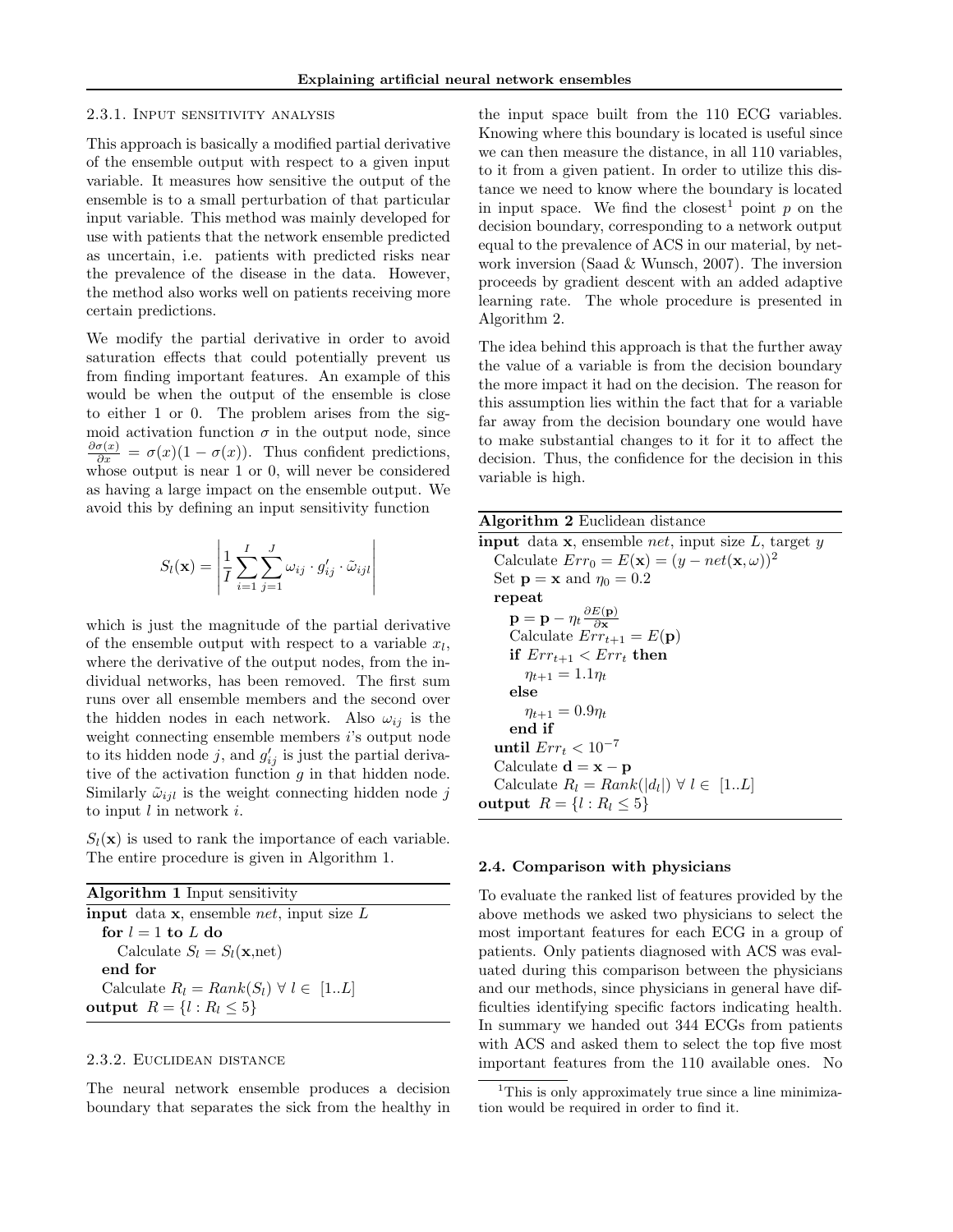priority was given among the five features, i.e. they were all considered as equally important.

Any two feature lists, coming from either a method or from a physician, are then compared to each other by performing the intersection. This is then carried out for each patient, which leaves us with a distribution of intersections for any comparison between two feature lists.

## 3. Results and discussion

#### 3.1. Performance of the ANN ensemble

The average training and test ROC area  $(\pm SD)$  for the neural network ensemble, over the 10 fold cross validation, was 98.7 ( $\pm 0.12$ ) and 83.4 ( $\pm 0.33$ ) respectively. Although the numbers might suggest overfitting, we found no advantage of adding more regularization since the average test ROC area did not increase. This effect can be explained by our use of ensembles, where each MLP in the ensemble might be overfitted. However, since they will be overfitted on different parts of the data set, we get a well performing classification machine when combining their individual predictions. This of course depends on the weighting scheme used for combining the individual predictions.

#### 3.2. Features selected

A list of the features used from the electrocardiograms and the leads in which these were found to be important by the methods and the physicians is shown in Figure 2, except QRS-axis and maximum Q\_dur which are lead independent. All features deemed as important in at least one patient over the entire dataset was included.

The figure illustrates an important distinction between the physicians and the methods, namely that the physicians in general chose from a much larger subset of features than the methods did. In effect, the physicians chose from a total of 97 features. The corresponding number for the methods was 47. So it seems as though the methods are more selective when it comes to the features it chooses to present. This reduction in the number of features used by the methods most certainly arises from the high correlation between some of the features (see next section). A fact that will be picked up by the network regularization during the training of the network ensemble. This can to some extent explain why the methods did not find the amplitudes ST 2/8 and ST 3/8 to be important. On the other hand the methods used features from lead aVR somewhat more frequently compared to the tion since the average test ROC area did not increase. This can be explained by our use of ensembles,  $\frac{2}{8}$  or  $\frac{2}{8}$  or  $\frac{2}{8}$  or  $\frac{2}{8}$  or  $\frac{2}{8}$  or  $\frac{2}{8}$  or  $\frac{2}{8}$  or  $\frac{2}{8}$  or  $\frac{2}{8}$  or  $\$ 



Figure 2. The set of features that was considered important in one or more patients over the entire ECG data set. The x-axis shows the measurements we extracted from every ECG. The y-axis represents the 12 different leads. A feature is thus a measurement in a lead. Each feature is color coded depending on which evaluator considered it important.

ditional criteria for detecting ACS almost never use aVR, hence the relatively low frequency among the physicians. Both the methods and the physicians often used T<sup>−</sup> amplitudes as an explanation for ACS and this is not surprising since negative T-waves is a classical sign of ACS.

In Table 1 we looked more closely into the distribution of the number of selected features within a given comparison between two evaluators. In this setting we denote an evaluator to be a given physician or method. The table reveals the number of features i) not chosen by either of the evaluators, ii) chosen by the right evaluator but not the left, iii) chosen by the left evaluator but not the right, and iv) chosen by both evaluators. As earlier stated physicians, in general, considered a larger set of features as important than the methods did. However, looking at the consensus number of important features, within the physicians and the methods we found that the numbers were 59 and 44 respectively. Comparing these numbers to the ones in the previous paragraph it is evident that the larger fraction of features considered as important by the physicians was mainly an effect of them disagreeing. The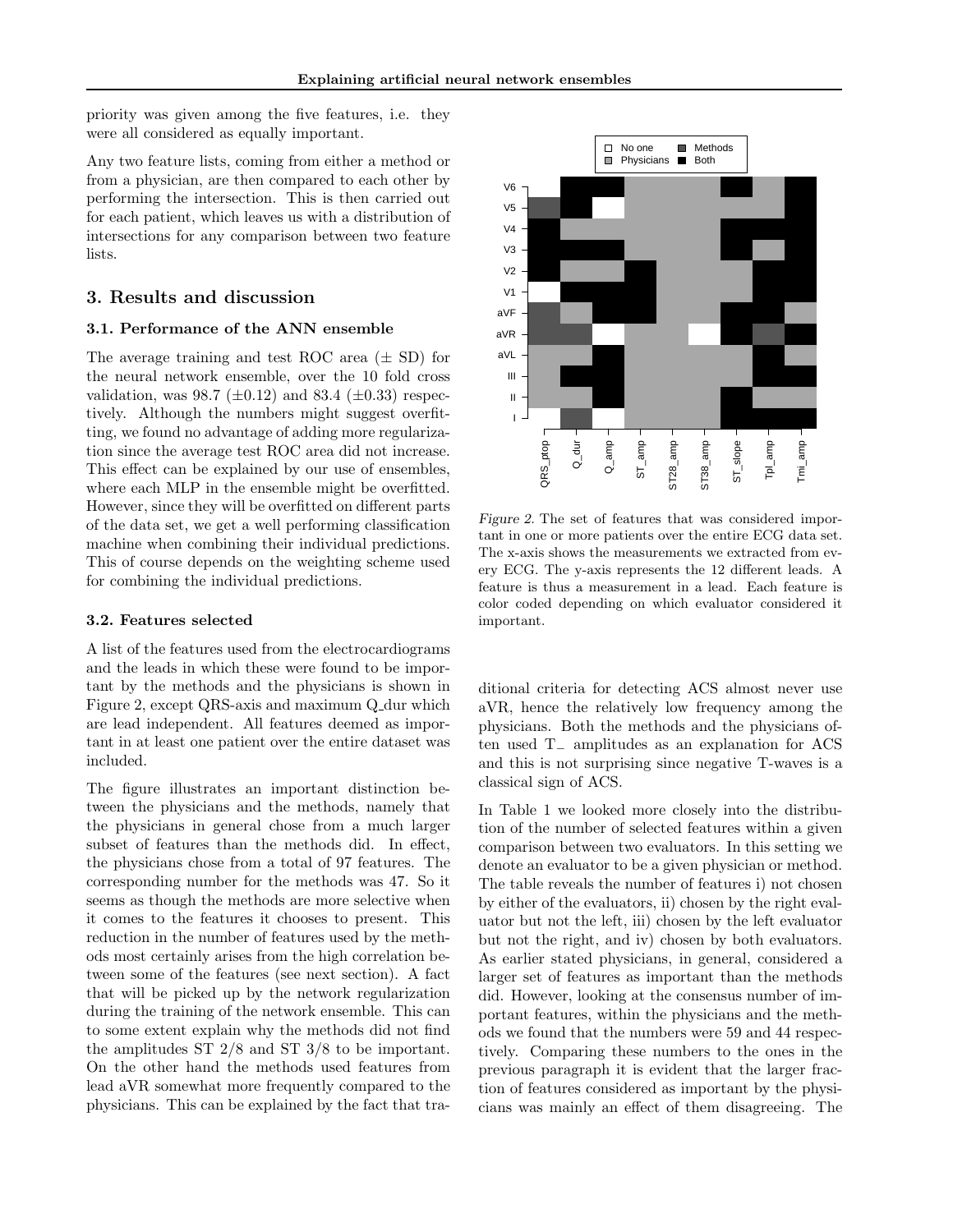disagreement between the methods was significantly lower (See Table 1).

Table 1. Description of the distribution of the selected features for every pair of evaluators. The encoding in the column names refer to the presence  $(+)$  and absence  $(-)$  of selected features. The sign to the left (right) in each column refers to the first (second) evaluator in the pair. Thus the encoding  $-$  + refers to the number of features selected by the right evaluator but not by the left one.

| <b>EVALUATORS</b>                                                                                                                                                              |                                  |                          | - + + - + +               |                                  |
|--------------------------------------------------------------------------------------------------------------------------------------------------------------------------------|----------------------------------|--------------------------|---------------------------|----------------------------------|
| PHYS. 1 - PHYS. 2<br>PHYS. $1 - \text{A} \text{LG}$ . 1<br>PHYS. $1 - \text{A}$ LG. $2$<br>PHYS. $2 - \text{A} \text{LG}$ . 1<br>PHYS. $2 - \text{Alg}$ . 2<br>ALG. 1 - ALG. 2 | 13<br>27<br>27<br>10<br>12<br>63 | 34<br>20<br>20<br>5<br>1 | 37<br>38<br>54<br>53<br>2 | 59<br>26<br>25<br>39<br>40<br>44 |

#### 3.3. Analyzing the overlap

To answer the question of how similar the explanations given by the physicians and the methods are, we compared the list of important features that each of them selected for each patient. We made every possible pairwise comparison between the two physicians and methods. The relative frequencies of the overlaps between two evaluators can be seen in Figure 3 and Table 2 quantifies the overlaps by listing median, first and third quantile values. We can conclude that the physicians and the methods feature lists do not overlap to a large extent, in fact the median overlap is 0 for any comparison between a physician and a method. To our surprise the overlap between the two physicians was also low, indicating a degree of redundancy when selecting important features. The overlap between the two explanation methods was however large, as seen in Figure 3 (left image), with a median of 5 out of 5 possible. FRS: 2 - Atto: 1 - Atto: 2 - Heliod: 1 - Atto: 2 - Atto: 2 - Atto: 2 - Atto: 2 - Atto: 2 - Based the overlap<br>
3.3. Analyzing the overlap<br>
3.3. Analyzing the overlap<br>
3.3. Analyzing the overlap<br>
3.3. Analyzing the overlap<br>

There was an overall low degree of agreement of the features selected by the physicians and those highlighted by the methods. This low overlap can be explained by the high degree of correlation among the measurements, which is partly an effect of the fact that any two limb leads (I-III,aVF,aVR,aVL) can be used to derive the other four limb leads when using the raw ECG lead recording. This suggests grouping measurements based on a correlation analysis. When searching for features with a high degree of correlation, defined as a Pearson correlation coefficient larger than 0.5, the feature list was reduced down to a smaller effective set of features. Typically 25 features remained after



Figure 3. Illustration of the relative frequencies of the overlaps for each pair of evaluators with (right image) and without (left image) correlation correction.

Table 2. The median, first and third quantile overlap of the selected features for every pair of evaluators. Values before and after correlation analysis are shown in the upper and lower part, respectively.

| <b>EVALUATORS</b>                  | Median | 21 |              |
|------------------------------------|--------|----|--------------|
| PHYS. 1 - PHYS. 2                  |        | 0  | 1            |
| PHYS. 1 - ALG. 1                   |        |    | $\mathbf{O}$ |
| PHYS. 1 - ALG. 2                   |        | 0  |              |
| PHYS. 2 - ALG. 1                   |        | 0  | 1            |
| PHYS. $2 - \text{AIG.} 2$          |        |    | 1            |
| ALG. $1 - \text{A}$ LG. $2$        | 5      |    | 5            |
| AFTER CORRELATION ANALYSIS         |        |    |              |
| PHYS. 1 - PHYS. 2                  |        | 3  | 5            |
| PHYS. 1 - ALG. 1                   | 3      |    | 4            |
| PHYS. $1 - \text{A} \text{LG}$ . 2 | 3      | 1  | 4            |
| PHYS. 2 - ALG. 1                   | 2      | 1  | 4            |
| PHYS. 2 - ALG. 2                   | 3      | 2  | 4            |
| ALG. $1 - \text{A}$ LG. $2$        | 5      | 5  | 5            |

in both comparisons between physicians and comparison between a given physician and method (see right image in Figure 3). The median overlap between the physicians increased to 4 and almost all comparisons between a physician and a method obtained an overlap of 3. However, after the correlation analysis, the median overlap between a given physician and method is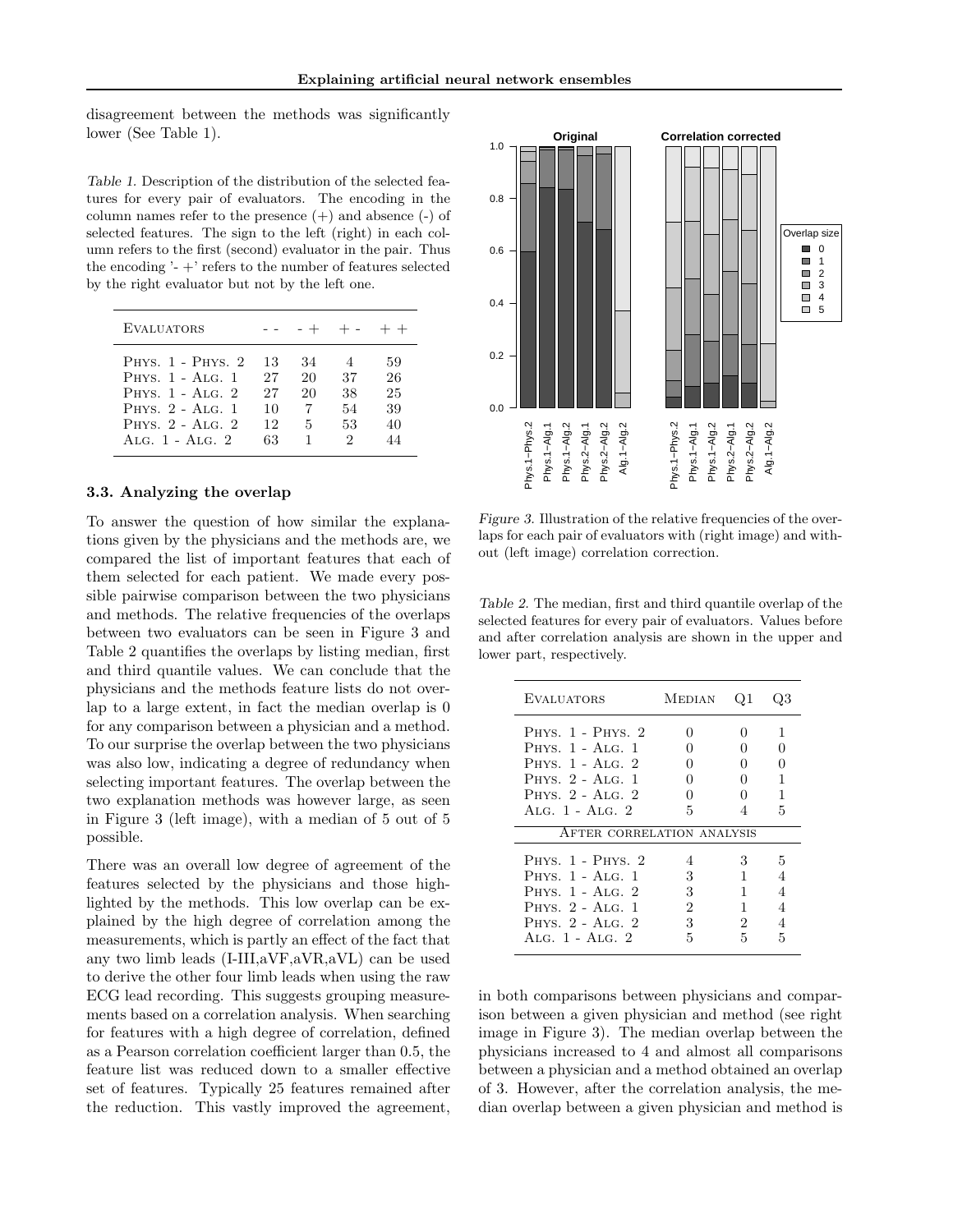still *significantly* lower than that of the two physicians. There may be several reasons to why this happens. For instance, we know that the neural network ensemble is superior to the physicians when it comes to predicting ACS from ECG data alone (Olsson et al., 2006; Forberg et al., 2008). Thus the networks may very well have found a pattern that is typically hidden from human ECG readers. This suggests that there may be a biological interpretation of the ECGs not yet discovered by experienced physicians.

# 4. Conclusions

In this work we investigated two methods of explaining the predictions of an artificial neural network ensemble, case by case, for 344 ECGs taken from patients entering the emergency department at Lund University Hospital with a principal complaint of chest pain suspicious of ACS. We compared the feedback given by these methods to two experienced physicians and found that they produced somewhat different explanations, even after a correlation analysis. One interpretation of this result is that the network ensemble finds important information in the ECG that is typically hidden from the human experts.

One of the main strengths of the network ensemble is that it will be consistent in its predictions between different days. This means that if two patients, with the exact same medical condition, walks in to the emergency department on two separate occasions they will get the same diagnosis. The same thing cannot be said about physicians since they may vary in their predictive abilities from day to day (Wennberg et al., 1982) depending on a number of factors, e.g. fatigue, stress, illness or lack of motivation. Because most emergency departments are hectic working places, none of these factors is uncommon.

An ensemble of artificial neural networks is a powerful classification tool for medical applications (Lisboa, 2002). Despite this promising ability ANN ensembles is not currently used in the clinics, since its reasoning is often complex and consequently difficult to explain to a physician. We believe that case-based feed back is the best way to address this problem, and even though we only considered ECGs from chest pain patients, we believe that the methods presented in this paper are transferable to other medical applications as well.

## 5. Acknowledgments

This work has been supported by the Swedish Knowledge Foundation through the Industrial PhD program in Medical Bioinformatics at the Strategy and Development Office (SDO) at the Karolinska Institute.

#### References

- Bates, D. W., Kuperman, G. J., Wang, S., Gandhi, T., Kittler, A., Volk, L., Spurr, C., Khorasani, R., Tanasijevic, M., & Middleton, B. (2003). Ten commandments for effective clinical decision support: making the practice of evidence-based medicine a reality. Journal of the American Medical Informatics Association, 10, 523–530.
- Baumann, K. (2003). Cross-validation as the objective function for variable-selection techniques. Trends in Analytical Chemistry, 22, 395–406.
- Baxt, W., Shofer, F., Sites, F., & Hollander, J. (2002). A neural computational aid to the diagnosis of acute myocardial infarction. Annals of Emergency Medicine, 34, 366–373.
- Björk, J., Forberg, J. L., Ohlsson, M., Edenbrandt, L.,  $\ddot{\text{Ohlin}}, \text{H.,} \& \text{Ekelund}, \text{U.} (2006)$ . A simple statistical model for prediction of acute coronary syndrome in chest pain patients in the emergency department. BMC Medical Informatics and Decision Making, 6, 28.
- Breiman, L. (1996). Bagging Predictors. Machine Learning, 24, 123–140.
- Caruana, R. (2000). Case-based explanation for artificial neural nets. Proceedings of Artificial Neural Networks in Medicine and Biology Conference (pp. 303–308). Göteborg, Sweden.
- Dietterich, T. G. (2000). Ensemble methods in machine learning. Lecture Notes in Computer Science, 1857, 1–15.
- Etchells, T. A., & Lisboa, P. J. G. (2006). Orthogonal search-based rule extraction (OSRE) for trained neural networks: a practical and efficient approach. IEEE transactions on neural networks, 17, 374–384.
- Forberg, J., Green, M., Björk, J., Ohlsson, M., Edenbrandt, L., Öhlin, H., & Ekelund, U.  $(2008)$ . In search of the best method to predict acute coronary syndrome using only the ecg from the emergency department. submitted.
- Goldman, L., Cook, E. F., Johnson, P. A., Brand, D. A., Rouan, G. W., & Lee, T. H. (1996). Prediction of the need for intensive care in patients who come to emergency departments with acute chest pain. The New England Journal of Medicine, 334, 1498–1504.